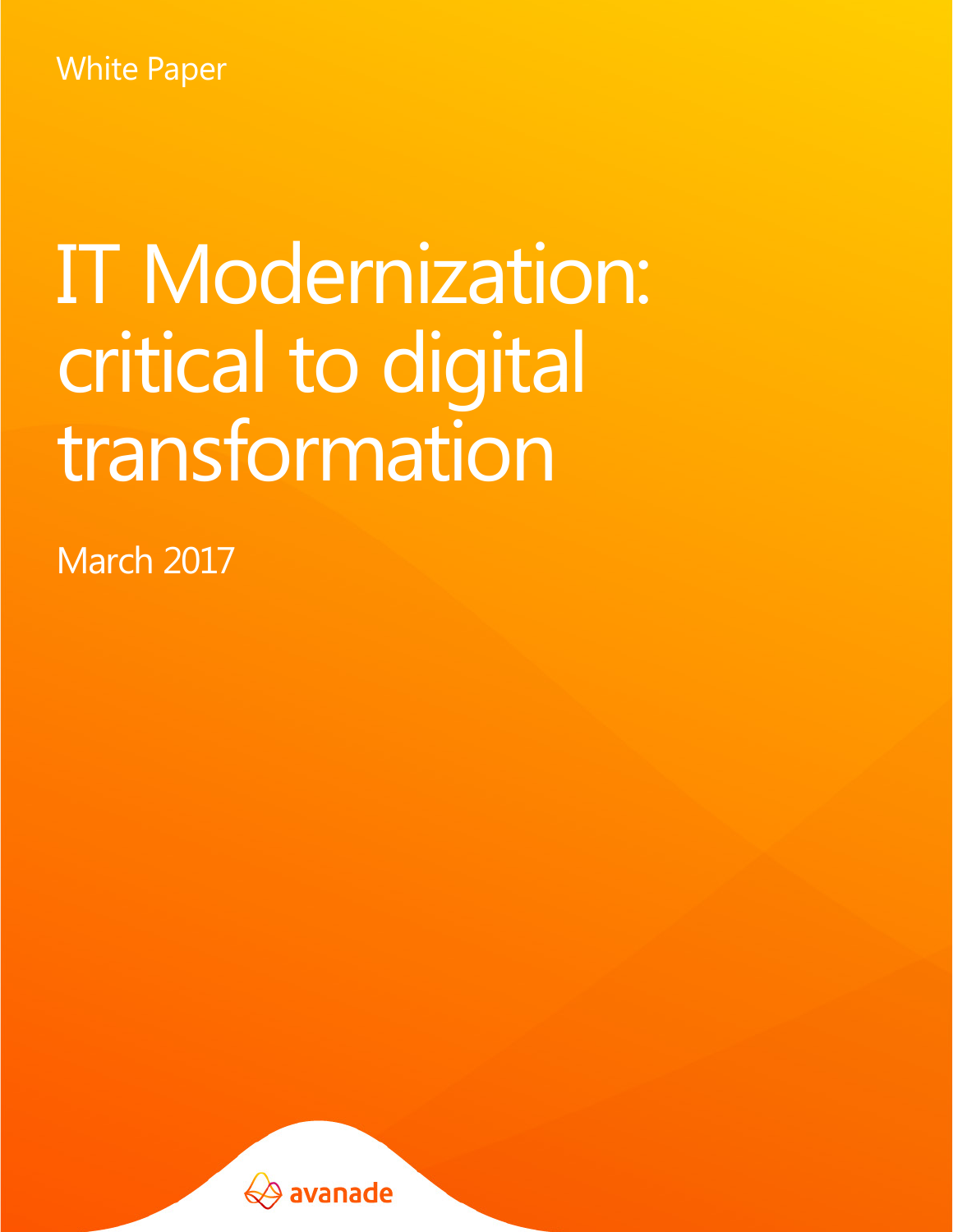# **Table of contents**

- 03 [Executive summary](#page-2-0)
- 04 [Key Takeaways](#page-3-0)
- 05 Research findings
- 16 [Conclusion](#page-15-0)
- 17 [Recommendations](#page-16-0)
- 18 [Scope of and methodology](#page-17-0)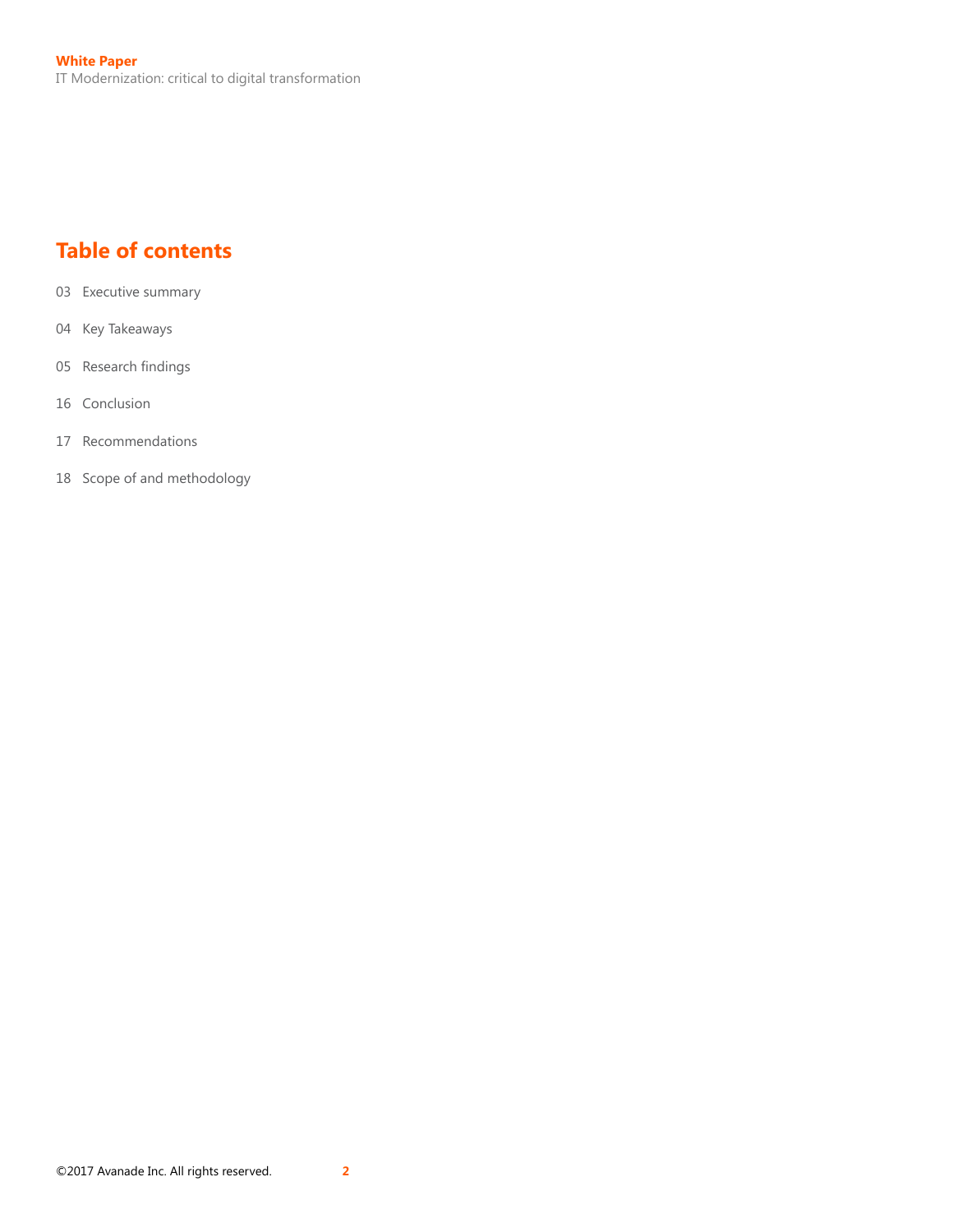#### **Information technology must be modernized to address the emerging needs of the digital business.**

This study reveals that senior IT decision makers see huge benefit in modernizing their IT systems and approaches, both in terms of growing revenue and reducing the cost of business operations. They also predict a negative impact to the long-term growth of those organizations that don't modernize their IT systems and approaches.

Respondents are highlighting three dimensions that are preventing them from realizing these benefits:

- The typical IT systems and approaches in use today, are not capable of meeting the emerging needs of the digital business.
- There is a disconnect revolving around demonstrating the business case required to fund major modernization initiatives, and the businesses ability to appreciate them.
- The need to take a cloud first approach is clear, so it's no longer a 'why' question around cloud or even so much a 'when', (it's happening), it's more the 'how' in what clearly is becoming a hybrid world.

At the same time the need to find the skills and experience not only to make the most of the technologies, but also the approaches to use them, has made senior IT decision makers realize they need to look outside of their own organization.

Avanade commissioned independent technology market research specialist Vanson Bourne to undertake the research upon which this report is based.

## <span id="page-2-0"></span>**Executive summary This report explores:**

How senior IT decision maker's view IT Modernization

If today's conventional IT systems and approaches are fit for purpose

The challenges associated with implementing an IT modernization strategy

The role of cloud in IT modernization

Which new technologies and approaches are considered key

IT modernization done in-house vs working with a partner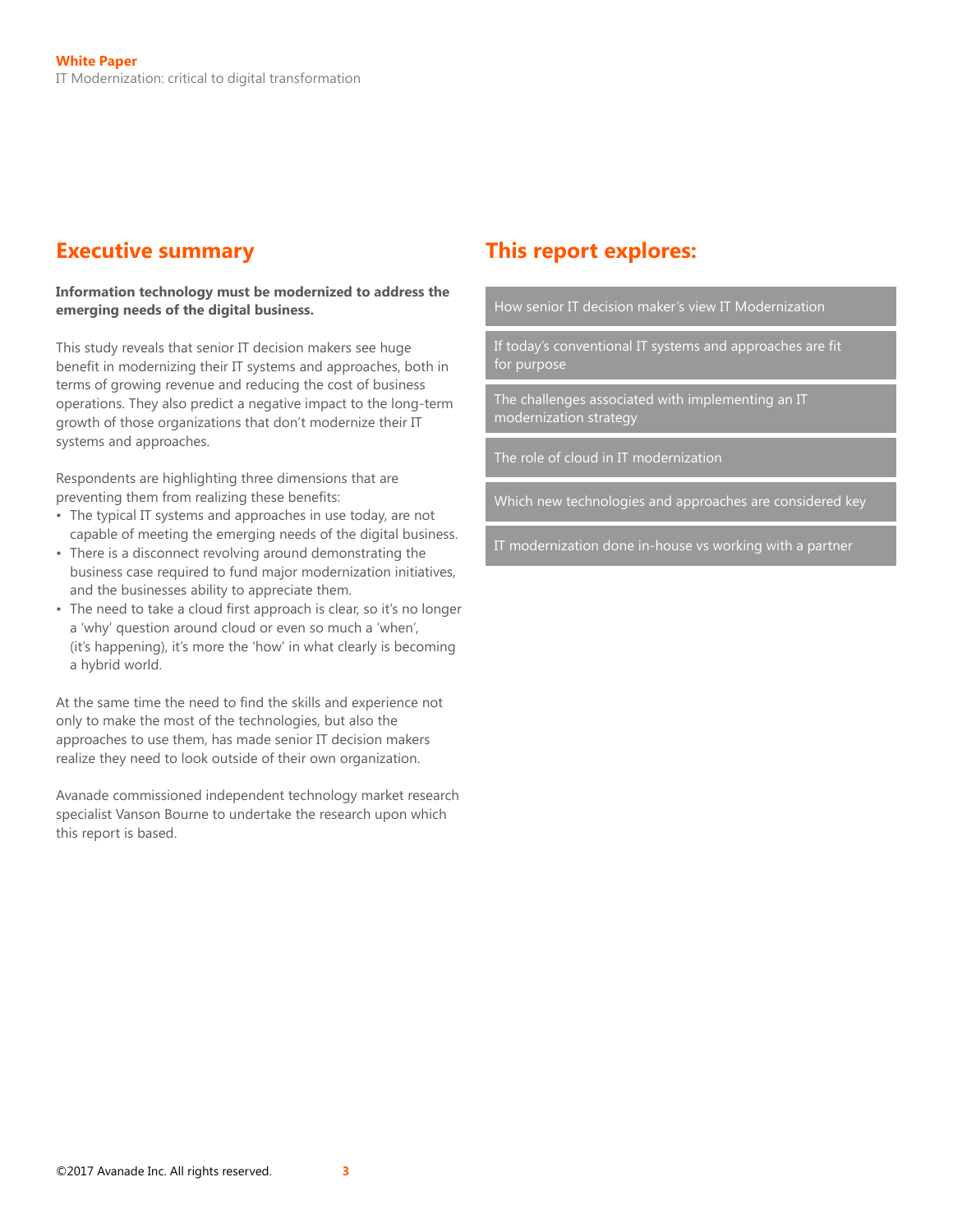## <span id="page-3-0"></span>**Key takeaways**

#### **There are huge benefits to be had from modernization.**

- On average, senior IT decision makers believe it has the potential to boost annual revenue by over 14% – an increase of more than \$1 billion a year.
- Business operating costs can benefit too a reduction of over 13% is anticipated.
- Most (80%) believe that not modernizing IT systems will negatively impact the long-term growth of their organization.

#### **Today's conventional systems and approaches are not fit for purpose.**

- Around two-thirds (65%) believe that the conventional systems and approaches typically in use today are not fit for purpose for solving the emerging requirements of the digital business.
- To meet digital business needs, the majority (93%) agree that both a predictable approach (to optimize core systems) and an exploratory approach (to innovate the business) are needed.
- Around nine in ten believe that modernized IT systems are critical to both achieving these two distinct approaches (88%) and to addressing emerging digital business requirements (88%).
- Around nine in ten believe that modern software engineering approaches (89%) and process automation technologies (92%) are key to addressing emerging digital business requirements.

## **So why isn't everyone doing it?**

## **A business-benefits focused business case is a must;**

- **IT benefits alone will not cut it.**
- The majority (93%) believe business ROI benefits must be included alongside IT benefits to justify the need for modernization.
- However, most (87%) believe that their organization's executives don't fully appreciate the potential ROI of IT modernization projects.

## **Moving to modernized IT, the importance of a cloud-first approach is clear… for a hybrid world.**

- Today, around half (47%) of respondents report that the majority of their organization's custom applications still run on-premises, but this will drop 22% in three years.
- Over the next three years organizations will move more and more from on-premises to cloud (IaaS from 14% today to 30%, and PaaS 8% today to 25%) creating a hybrid IT world.
- To support this hybrid world, almost nine in ten (87%) respondents agree that their organization is planning to implement vendor-provided cloud stacks (such as Microsoft Azure Stack) to integrate their on-premises data center with the public cloud.

#### **For those not there yet – don't worry, you are not alone.**

- On average, just 33% of organizations' systems are made up of modernized technologies.
- Interest in vendor support is high and the key elements desired in a vendor to support with IT modernization are a proven ability with modern software engineering practices (84%) and experience in cloud migration (81%).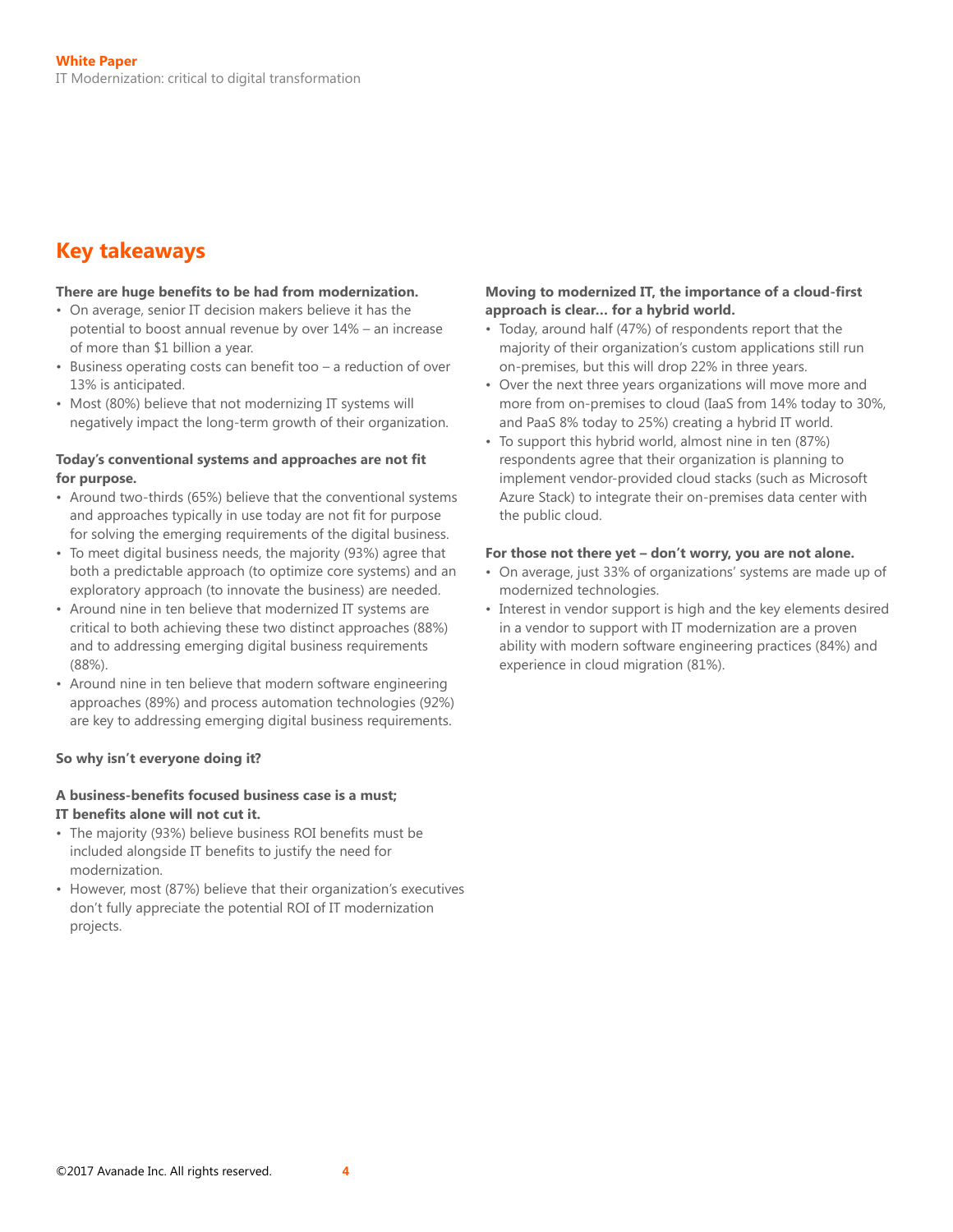## <span id="page-4-0"></span>**The promised land of IT modernization Revolutionize your IT approach**

We won't keep you in suspense. Those seeking the strongest case for modernizing IT systems and approaches, need look no further than the bottom line.

Of the majority (88%) of senior IT decision makers who agree that modernized IT systems are critical to addressing the emerging requirements of the digital business, a significant revenue boost is anticipated from their use. On average, these respondents believe that annual revenues could increase by 14% – a huge rise, which for the large organizations surveyed equates to \$1 billion on average. This gain is fueled by widespread business ROI benefits of modernization, which we will explore later.



*Figure 1: Analysis of the average potential impact on annual revenue and business operating costs from modernized IT systems, based on respondents who agree that modernized IT systems are critical to addressing the emerging requirements of the digital business (701*)

But it doesn't end there. The same group expect business operating costs to reduce by an equally large margin  $-$  over 13% on average – from the use of modernized IT systems. Such efficiency improvements can be driven by the techniques and technologies that modernization can bring. So where should organizations start? Most agree that the answer lies not in a single, catchall method but instead the implementation of two distinct approaches to the way the IT department operates.

#### **Expectations are growing**

As more and more large organizations inch ever-onward with their digital transformation journeys, the IT department finds itself at the epicenter of action, and with it facing demands from all sides. Over the next three years, senior IT decision makers anticipate multiple departments knocking on their door. Most commonly, for eight in ten (80%), the operations department will be at the front of the queue. In addition, sales (71%), marketing (63%) and finance (62%) teams are all expected to place demands aimed at improving their processes using modernized IT.

#### **Two distinct approaches are required**

So with demands coming from throughout the business, from back-office to front facing, what approach can IT adopt to meet the needs of the increasingly digital business? For the vast majority, a single approach is not enough. Almost all (93%) believe that the IT department must adopt two distinct approaches for it to be successful. Firstly, a predictable approach that optimizes core systems and provides solid foundations to build upon. And secondly, an exploratory approach that embraces the use of technology to innovate the business and drive it forward. However, for all this to happen successfully, organizations must look ahead to the next generation of systems and approaches – almost nine in ten (88%) senior IT decision makers agree that modernized IT is critical to the adoption of the desired dual approach.

#### A dual approach

In order to meet the needs of the digital business, IT needs to adopt two distinct approaches – a predictable approach to optimize core IT systems and an exploratory approach that uses technology to innovate the business

Modernized IT systems and approaches are critical to adopting both a predictable approach to optimize core IT systems and an exploratory approach that uses technology to innovate the business



*Figure 2: Analysis of those who agree or strongly agree with the above statements about their organization's IT being able to meet business expectations; all respondents (800)*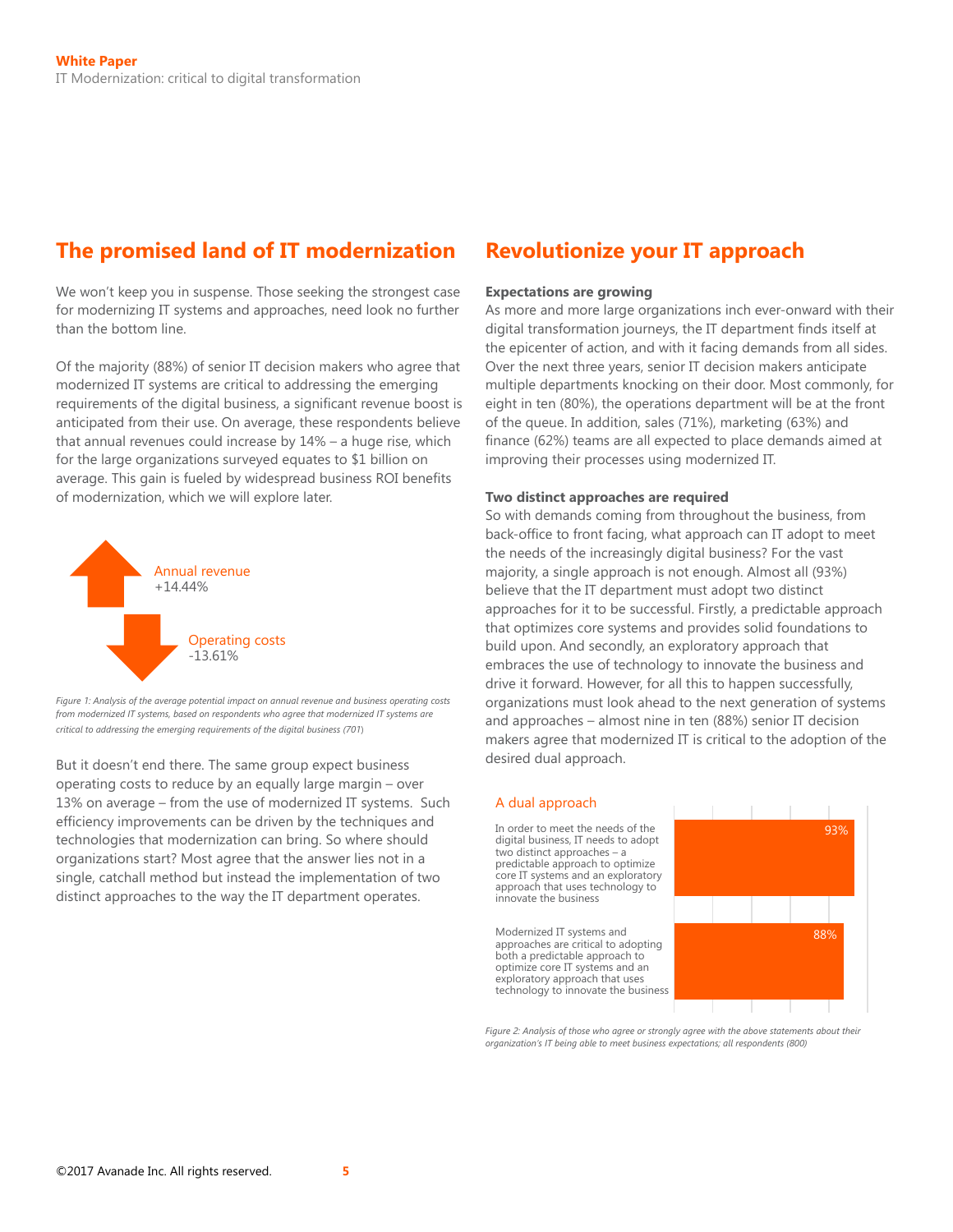#### **IT modernization viewed as critical to business success**

Modernized IT systems and approaches are widely acknowledged as fundamental to a new, improved IT way of working, but it doesn't end there. Indeed, such technologies are equally (88%) seen as critical to addressing the emerging requirements of the digital business – moving their value out beyond just IT and into the wider organization's digital ecosystem. And what's more, most believe that organizations cannot ignore the merits of modernization. As we will see later, doing so could have long-term consequences.

#### The need to modernize

Modernized IT systems and approaches are critical to addressing the emerging requirements of the digital business

systems and approaches will negatively impact the long-term



growth potential of our company

*Figure 3: Analysis of those who agree or strongly agree with the above statements about their organization's IT being able to meet business expectations; all respondents (800)*

Faced with the growing demands of an ever more complex digital environment, organizations cannot afford to be left behind and are leaning on their IT departments to provide support and innovation. For the IT department itself, the need to modernize systems and approaches is recognized in order to meet growing digital business expectations. An argument that grows all the more prevalent when we shine a light on the limitations of today's systems.

- **• By country:** Brazil (99%), Canada (96%) and the U.S. (94%) are most likely to agree that modernized IT systems are critical to addressing digital business requirements.
- **By size:** Organizations of 501 to 1,000 employees (99%) are more likely that those of more than 5,000 employees (85%) to agree that two distinct approaches to IT are needed.
- **By sector:** Organizations from "energy, oil/gas and utilities" (92%, 94%), and "financial services" (91%, 91%) are most likely to agree that modernized IT systems are both critical to adopting two distinct approaches to IT and to addressing the **88% heads** of the digital business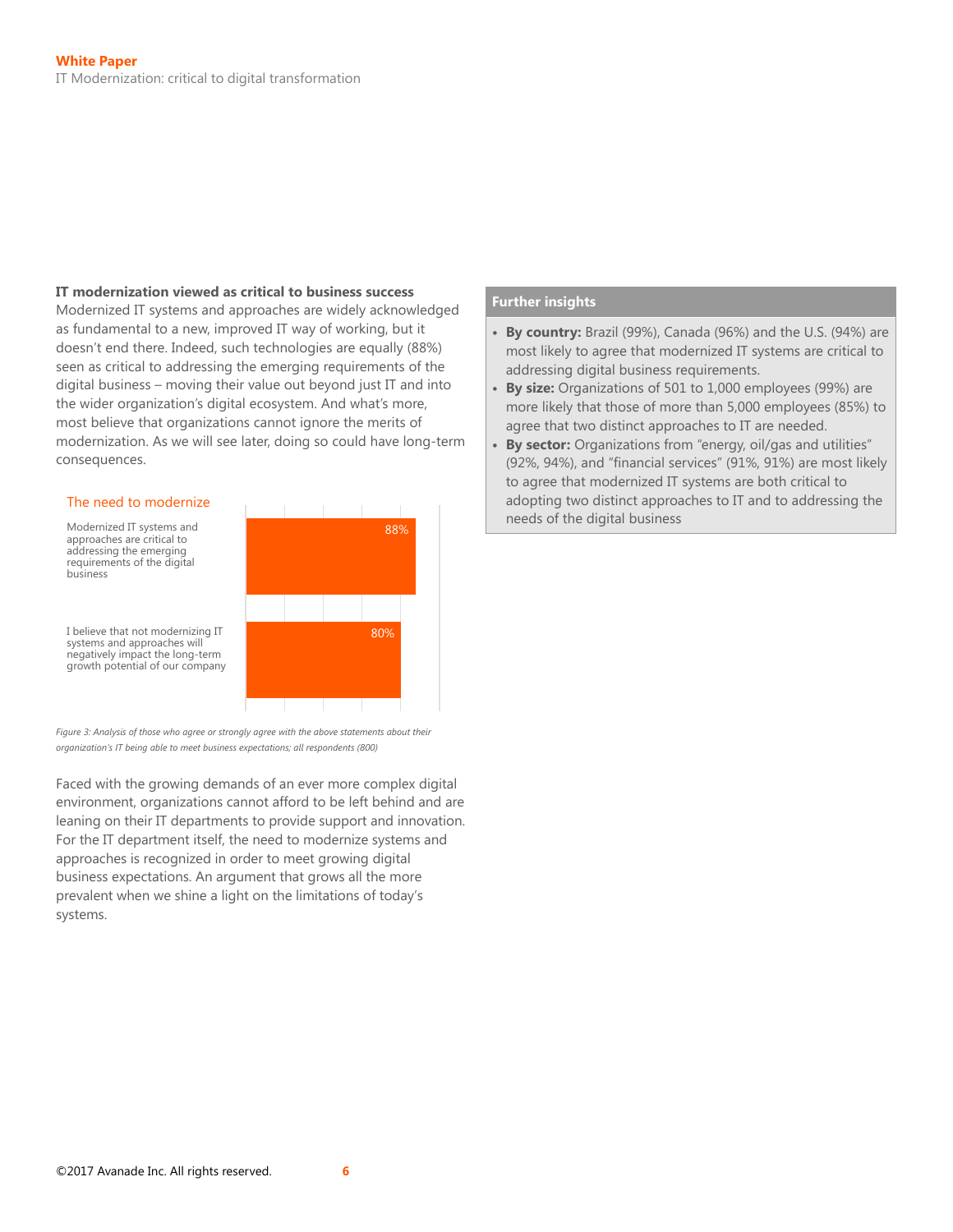# **Today's technology will not work for tomorrow**

We asked senior IT decision makers to consider the breakdown of their current IT systems, in terms of applications, infrastructure and workplace technologies, under the below classifications:

#### **IT system classifications**

- **• Legacy:** aging parts of the IT environment that add risk and cost to the business
- **• Conventional:** types of IT systems businesses are running on today
- **• Modernized:** the next wave of IT technologies and approaches empowering the business to innovate in the digital world

#### **Conventional IT is not fit for purpose and not modernizing carries major long-term risks**

Everybody knows the challenges that organizations face with their legacy systems, but incredibly, when it comes to addressing the emerging requirements of the digital business, almost two-thirds (65%) believe that conventional systems – the very systems that organizations are running on today – are not fit for purpose. To add context to this, on average, 67% of an organizations' technology is made up of legacy (31%) and conventional (36%) systems.

Only 33% of technology in large organizations is modernized, according to respondents. And the need to properly assess these non-modernized systems and look to the future is not something that can be swept under the carpet, according to senior IT decision makers. Most (80%) believe that not modernizing IT systems will negatively impact the long-term growth of their organization. Far-reaching consequences in an ever-more disrupted, competitive environment.

#### Breakdown of organizations' technologies



*Figure 4: Analysis of the average breakdown across respondents' organization's application portfolio, infrastructure deployments and workplace technologies; all respondents (800)*

When it comes to looking to modernize across such broad and diverse portfolios of technology, the majority (90%) agree that a holistic view of any modernization project is key to best enabling  $a$  digital transformation  $-$  organizations must consider the full scope of their current technologies, in applications, in infrastructure and in the workplace.

So with the vast potential rewards of modernizing that we've already seen and the potential long-term risks of doing nothing, it all begs the question… why isn't everyone doing it?

- **• By country:** Canada (76%) is most likely to agree that conventional IT systems are not fit for purpose. Canada (90%) and Brazil (90%) are most likely to believe that not modernizing will have long-term negative growth impacts.
- **• By size:** Organizations of 501 to 1,000 employees are most likely to agree that a holistic view of modernization is key (92%).
- **• By sector:** Organizations from energy, oil/gas and utilities (89%), and media, leisure and entertainment (84%) are most likely to agree that not modernizing will negatively impact long-term growth.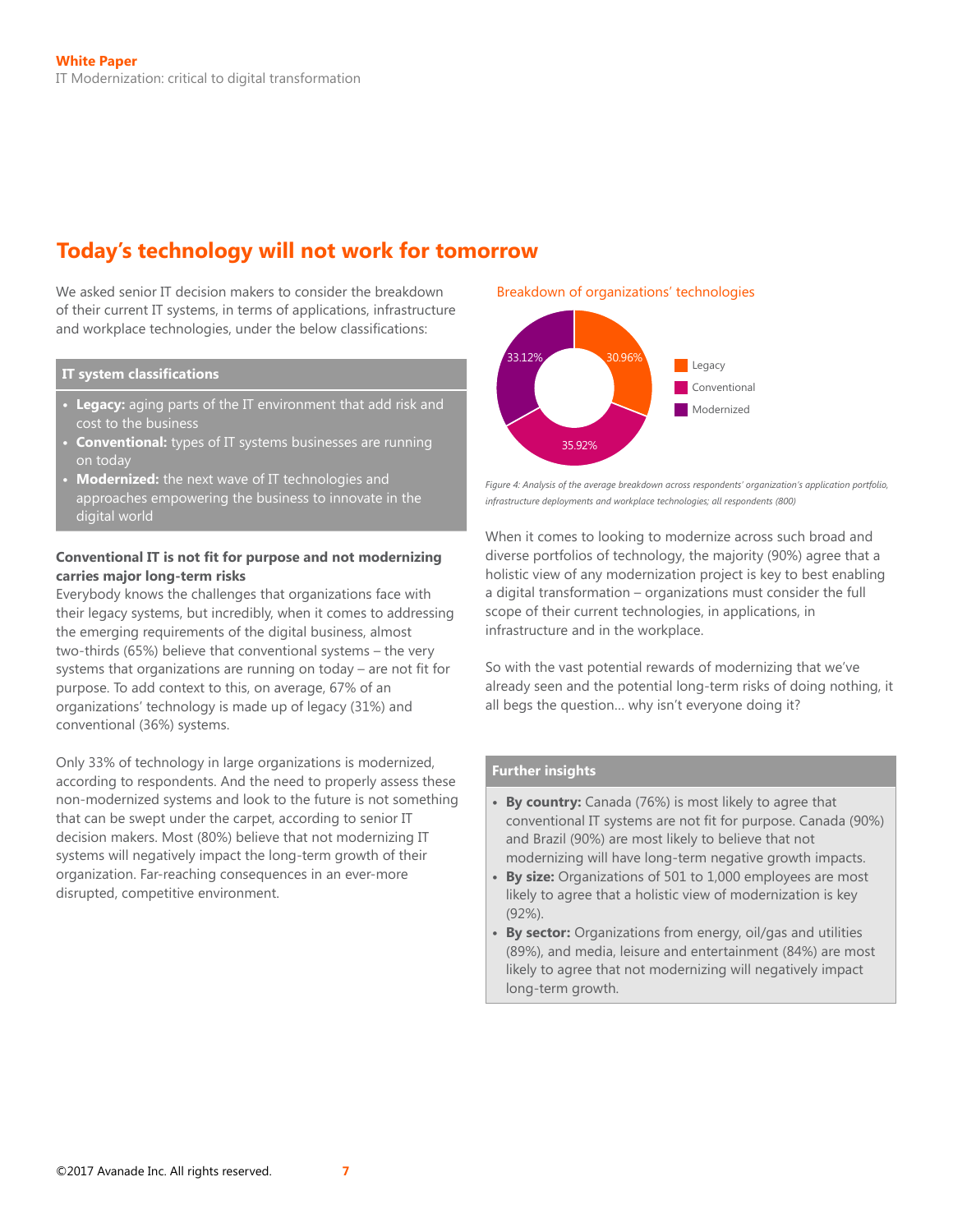## **Why isn't everyone doing it?**

#### **Building a comprehensive business case beyond just IT**

The vast majority (93%) believe that business ROI benefits must be included alongside those of IT in order to justify a comprehensive modernization business case – over three-quarters (77%) agree that measuring ROI in IT terms alone will not be enough. Organizations cannot afford to be too narrow in their thinking.

When it comes to the ROI of an IT modernization project, most senior IT decision makers believe business productivity benefits/ improvements (69%) to be the biggest prize on offer. A further six in ten also report that it can boost business innovation (57%) and reduce operating costs (56%). Clear, widespread organization-wide advantages are up for grabs, but let's not forget the IT department in this. Similar numbers of respondents believe IT modernization can also unlock greater IT staff productivity (61%) and further IT cost reduction (56%). A holistic argument is emerging for IT modernization and what it can bring – not just to the immediate IT department, but to the business as a whole.



*Figure 5: "Where do you believe the biggest ROI benefits of an IT modernization project lie?"; combination of responses ranked first, second and third; all respondents (800)*

Yet, despite the vast potential rewards and the recognition that business ROI benefits must be taken into account, over half (53%) still report demonstrating the business ROI as a key challenge to justifying the need for IT modernization. Perhaps as a consequence of this, more than four in ten (44%) cannot find the budget outside of the IT department for modernization projects. Both of these challenges arise from a struggle to make the wider business appreciate and understand the bigger picture, and for most that starts at the very top. Almost nine in ten (87%) respondents believe that their organization's executives could better appreciate the potential ROI of IT modernization projects. Without the necessary buy-in from above, many organizations are at risk of missing out on what senior IT decision makers believe that modernization can deliver.

But it's not just business case challenges holding organizations back. The adoption of key modernized platforms and technologies via the cloud is another core component that needs to be addressed and understood.

#### **The importance of a cloud-first approach**

Today, around half (47%) of respondents report that the majority of their organization's custom applications remain running on-premises. Only the minority have already made the leap to most apps running on Infrastructure-as-a-Service (IaaS) (14%) or on Platform-as-a-Service (PaaS) (8%). What's interesting is when we consider the next one to three years. In this time period, more and more organizations will start to move away from majority on-premise, but as IaaS adoption slows (14% today, to 29% in one year, and 30% in three years), PaaS adoption will continue to surge (8% to 15% to 25%) – more than tripling in the same timeframe. This rapid rise in growth points to the long-term high value that senior IT decision makers place on higher-level cloud services, such as PaaS, above IaaS.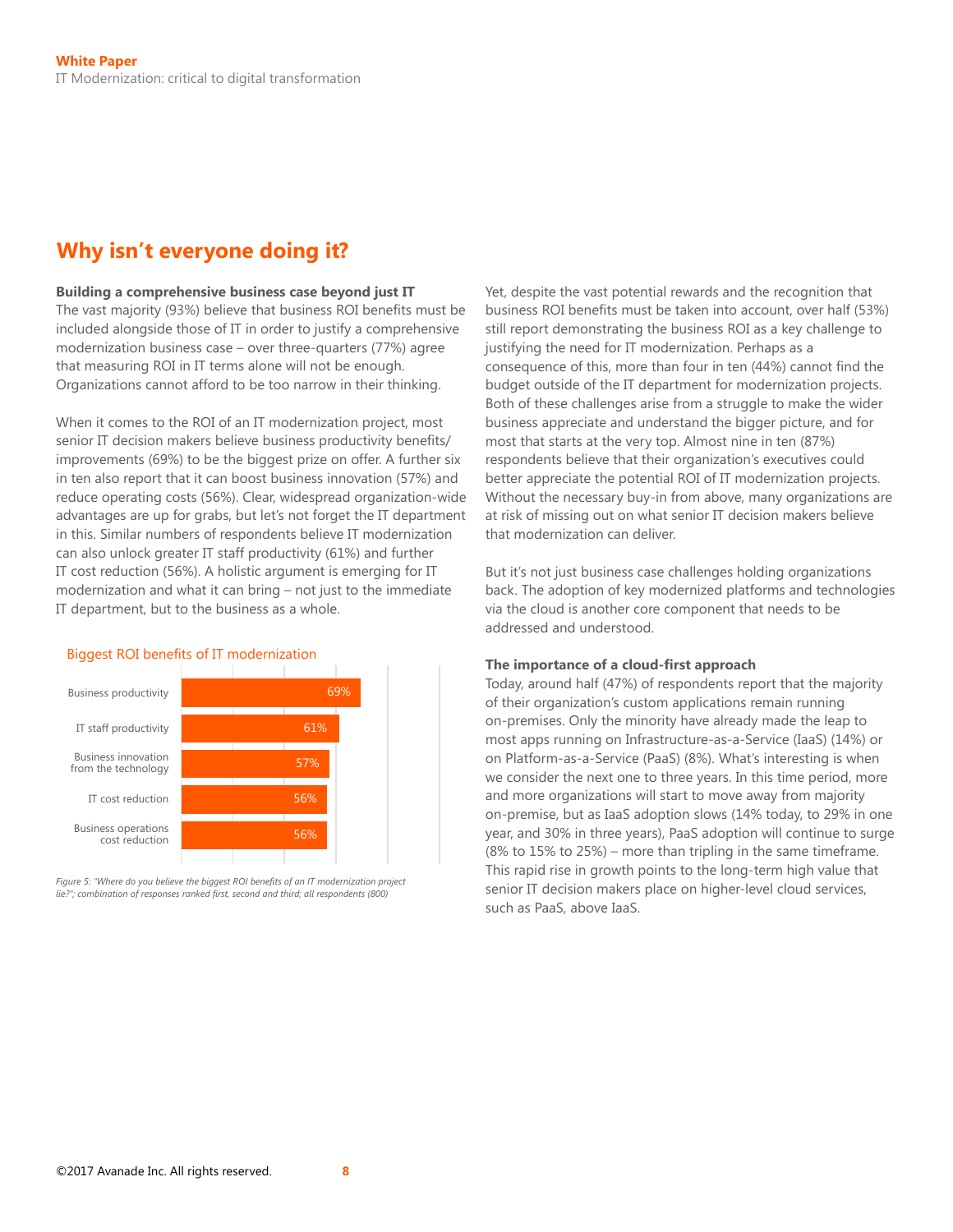#### **A slow and steady shift to the cloud**

But on-premise isn't going away just yet and for many a hybrid approach it's here to stay. In three years, 22% of respondents' organizations will retain the majority of their custom apps on-premises. Another indicator of this cautious pathway is the growth of hosted data center use in the immediate future. In one year's time, it is the most likely (30%) place for respondents' organizations to run the majority of custom apps, before falling away to just 19% in three years' time. A temporary stepping stone along the road to planned greater cloud deployment.



*Figure 6: "Where are the majority of your organization's custom business applications running today and where do you envisage them running in 12 and 36 months' time?"; all respondents (800)*

#### **The PaaS pioneers**

So for the small number who have already made the leap to majority PaaS adoption, what benefits have they experienced? The answer is "multiple." For IT departments, over six in ten (63%) respondents report a reduction in time spent developing and testing applications, while around half say their organization is experiencing a reduction in time spent on IT administration (48%) and lower costs compared to IaaS or on-premises alternatives (48%). Time and cost savings are a key feature of PaaS deployment, freeing up the IT department to help support and innovate the business. Indeed, for many the true value of PaaS lies in driving benefits throughout the business - more than half say PaaS has led to an accelerated application delivery time to market (54%) and higher levels of business innovation (52%). However, with those running the majority of their custom apps on PaaS still in the minority currently (8%), what is holding organizations back from tapping into the benefits?

#### **Challenges to PaaS adoption**

Reported challenges to using PaaS are varied and likely to be different for many organizations. Concerns about security (43%) and operational risk (43%) are the most commonly reported, but intriguingly, significant numbers of senior IT decision makers face hurdles in demonstrating the business ROI (39%) and the IT ROI (32%) in order to justify the business case. Perhaps most alarmingly of all, around a third (32%) are unclear about the value of PaaS and a quarter (25%) do not see any advantage in using it. A key theme of these challenges for many organizations centers around a lack of understanding and awareness of what PaaS can bring – in the words of one senior IT respondent, "Executive level has no idea how this system works." These benefits are highlighted by the small number who have already made the leap to embrace it.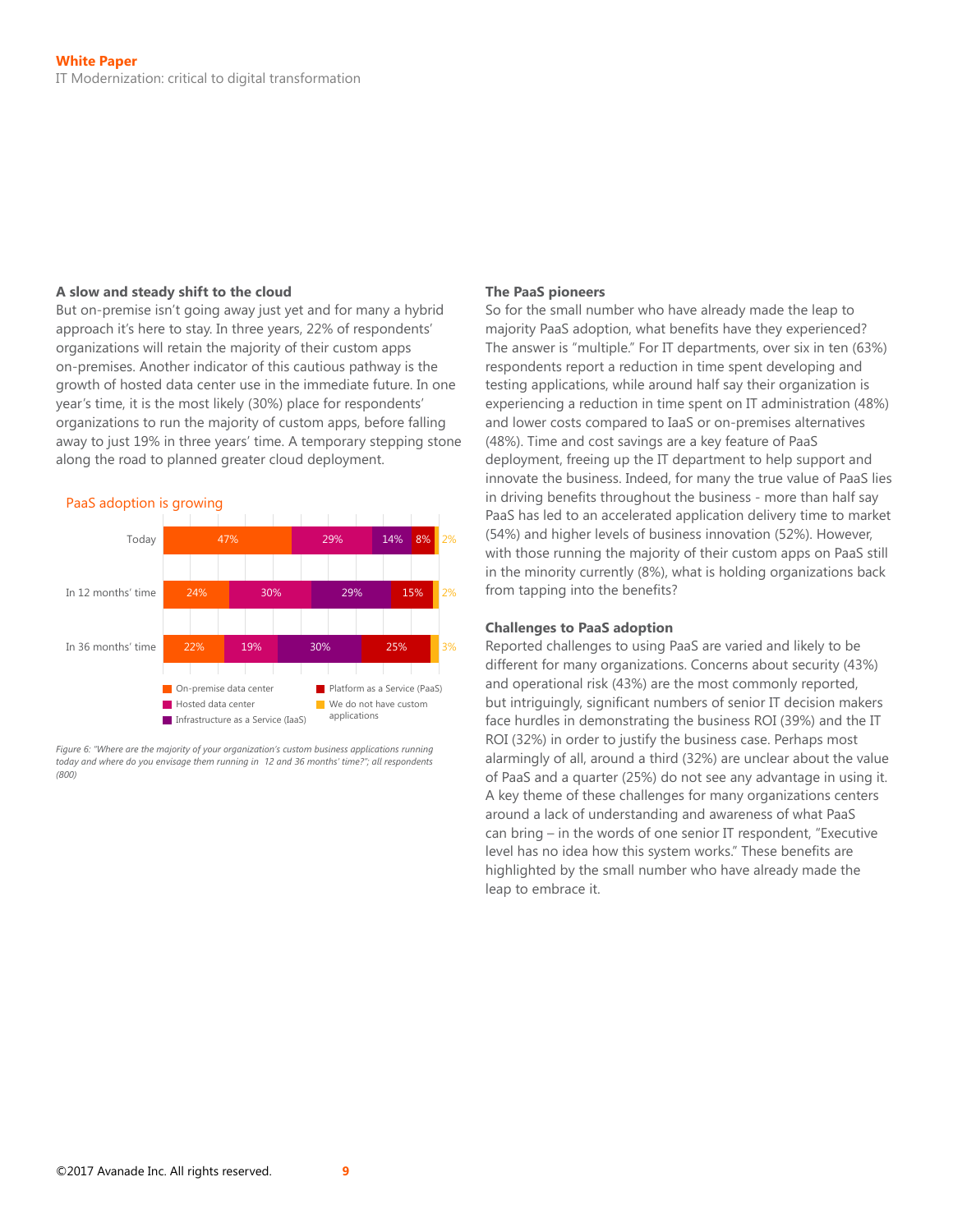

*Figure 7: "What are the reasons why you aren't using PaaS within your organization today?"; combination of responses ranked first, second and third; only asked of respondents whose organization does not currently run the majority of its custom business applications on PaaS (733)*

#### **It's a hybrid world**

As we have observed, a hybrid approach is here to stay. With many organizations facing the opposing forces of wanting to innovate their approach to drive business value, whilst being grounded in concerns around potential security and operational pitfalls, most are seeking the best of both worlds. To support such an approach, almost nine in ten (87%) respondents agree that their organization is planning to implement vendor-provided cloud stacks (such as Microsoft Azure Stack) to integrate their on-premises data center with the public cloud. As a result, cloud vendors that support hybrid integration will find themselves in demand.

But in addition to the modernization challenges we have already observed, the cautious approach to greater cloud deployment, as evidenced by many organizations' short-term plans to use hosted data centers as a stopover, is also a significant hurdle to overcome. So what IT challenges are behind these stumbling blocks to modernization?

#### **Multiple IT challenges are also apparent**

Almost all (95%) respondents' organizations face fundamental IT challenges as an additional hurdle to modernization, with the most common centering around risk concerns. Around four in ten report security risks associated with legacy platforms (38%) or operational risk (38%) as key barriers. Most commonly however, more than two-fifths (42%) believe that security challenges with cloud technologies are the biggest issues their IT department faces. With cloud being above legacy systems on the list of concerns faced, it suggests that there remains a lack of trust in modernized technologies such as public cloud (backed up by the anticipated use of hosted data centers in the next year), despite the previously observed plans for greater deployment. With cloud technologies the road less traveled, is this another reason why many organizations are sticking to hybrid as the way forward, believing it to be potentially the easier (or safer) route?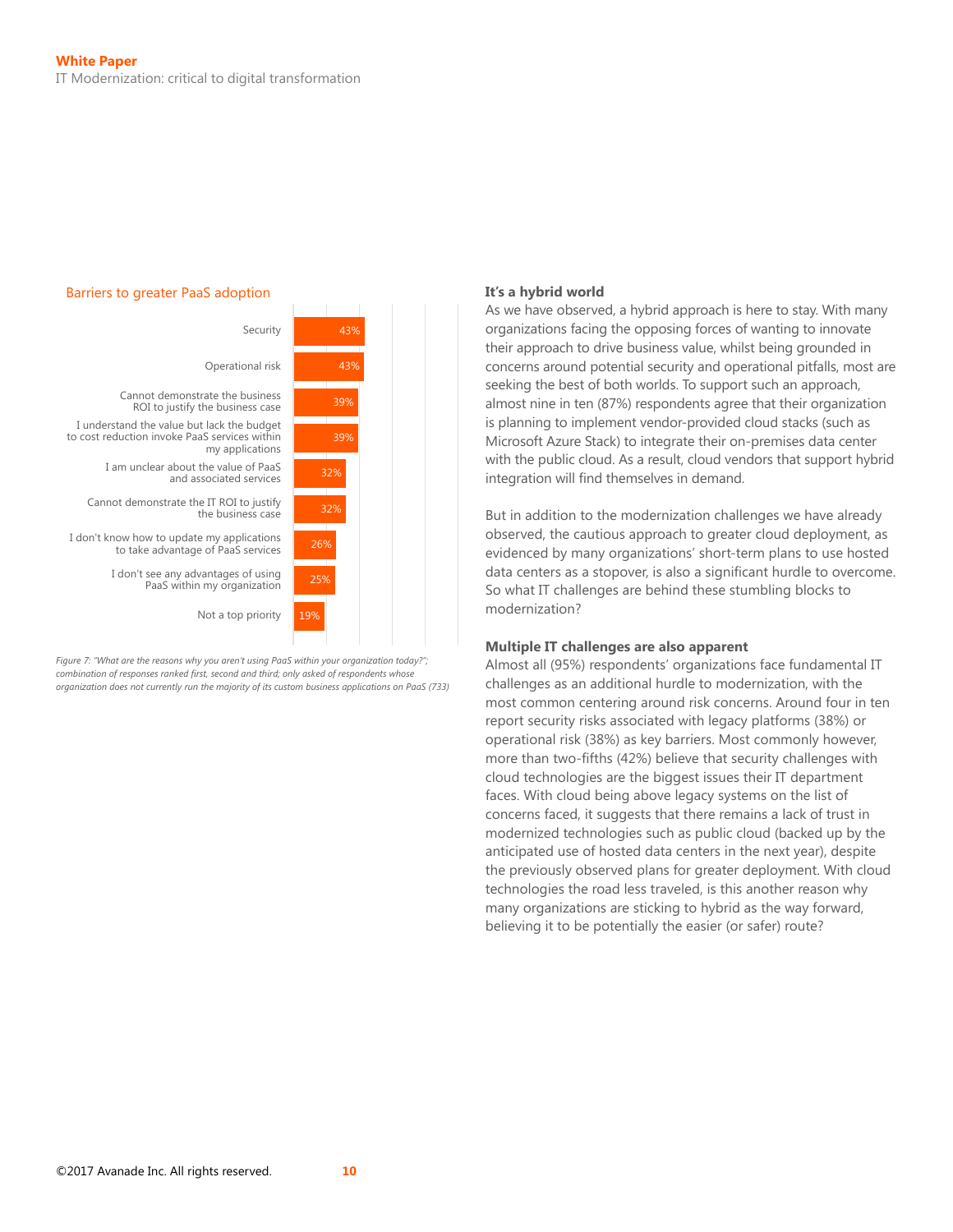

*Figure 8: "What do you see as the biggest IT challenges in IT modernization projects?"; combination of responses ranked first, second and third; all respondents (800)*

Despite all of the challenges faced, what is clear is that those who can address and overcome these hurdles and take the brave leap to modernize through investment in new technology models and techniques stand to benefit greatly. Two of which we explore in the next section.

- **• By country:** Canada (68%) and the UK (60%) are most likely to report demonstrating the business ROI of IT modernization as a key challenge.
- **• By size:** Organizations of 501 to 1,000 employees are most likely to agree that business ROI benefits must be taken into account (98%) and that their executives could better appreciate the potential ROI of modernization (89%).
- **• By sector:** Energy, oil/gas and utilities (100%) and manufacturing and production (96%) are most likely to believe that business ROI benefits must be taken into account. Energy is also most likely to report that executives could better appreciate the ROI of modernization projects (92%).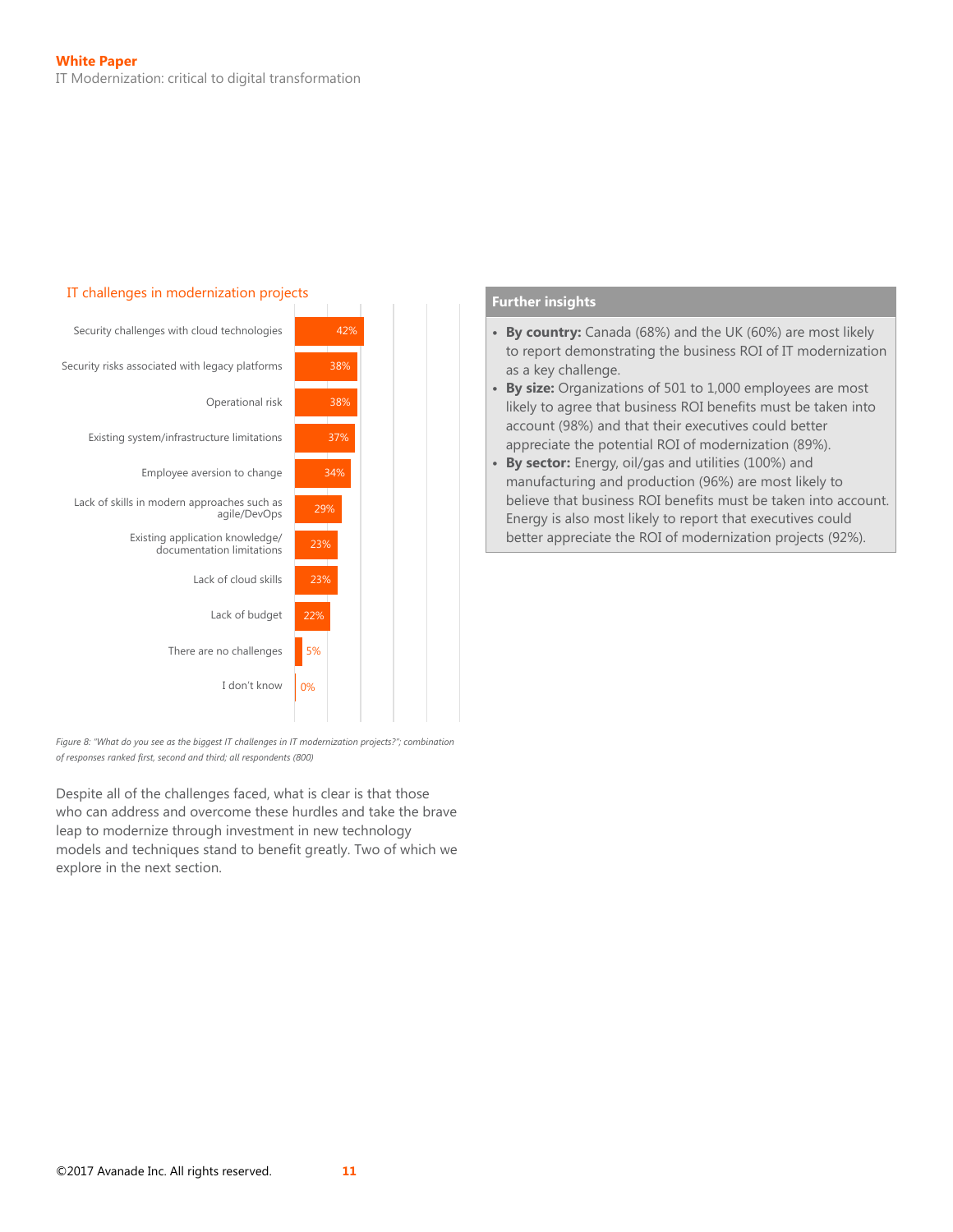## **A cloud-first approach warrants new techniques and technologies**

#### **1. The role of modern software engineering**

**Modern software** engineering (MSE) is an approach for developing, maintaining and operating applications with high agility and frequent innovation.

Mirroring their views on the importance of modernized IT systems, the majority (89%) of senior IT decision makers also agree that MSE is a key way to address emerging digital business requirements, and a wide range of techniques are in scope, both currently and planned for the future.

Most respondents report that their organization is using modern software engineering techniques, the most common being DevOps teams (72%), agile application development (69%) or a cloud-first approach (67%). However, diving deeper into this use, only the minority believe that their organization is expert at doing so – only around three in ten for DevOps teams (30%), agile application development (31%) or cloud-first approach (31%) believe they are successfully making full use of these practices, with greater numbers believing that further improvement is needed.





but we could improve

*Figure 9: Analysis of respondents' organizations that are using modern software engineering techniques currently; all respondents (800)*

#### **Widespread benefits of MSE**

Despite a need for many to do better, the widespread adoption of MSE techniques is a key barometer that organizations see the benefit of new approaches  $-$  indeed, almost all (97%) respondents believe that there are IT benefits to be had. Among a wide range of advantages reported, most commonly around two-thirds (64%) believe modern software engineering can lead to improved overall performance in service levels. Reflecting the business ROI benefits of IT modernization, over four in ten say that MSE can assist with rapidly deploying continual innovation (46%) and open up improved cost savings opportunities (42%). Additional benefits include overall service delivery, innovation gains and cost efficiencies - all key arguments to further embrace modern software engineering techniques in support of the wider business and its digital ambitions. So what is holding many organizations back?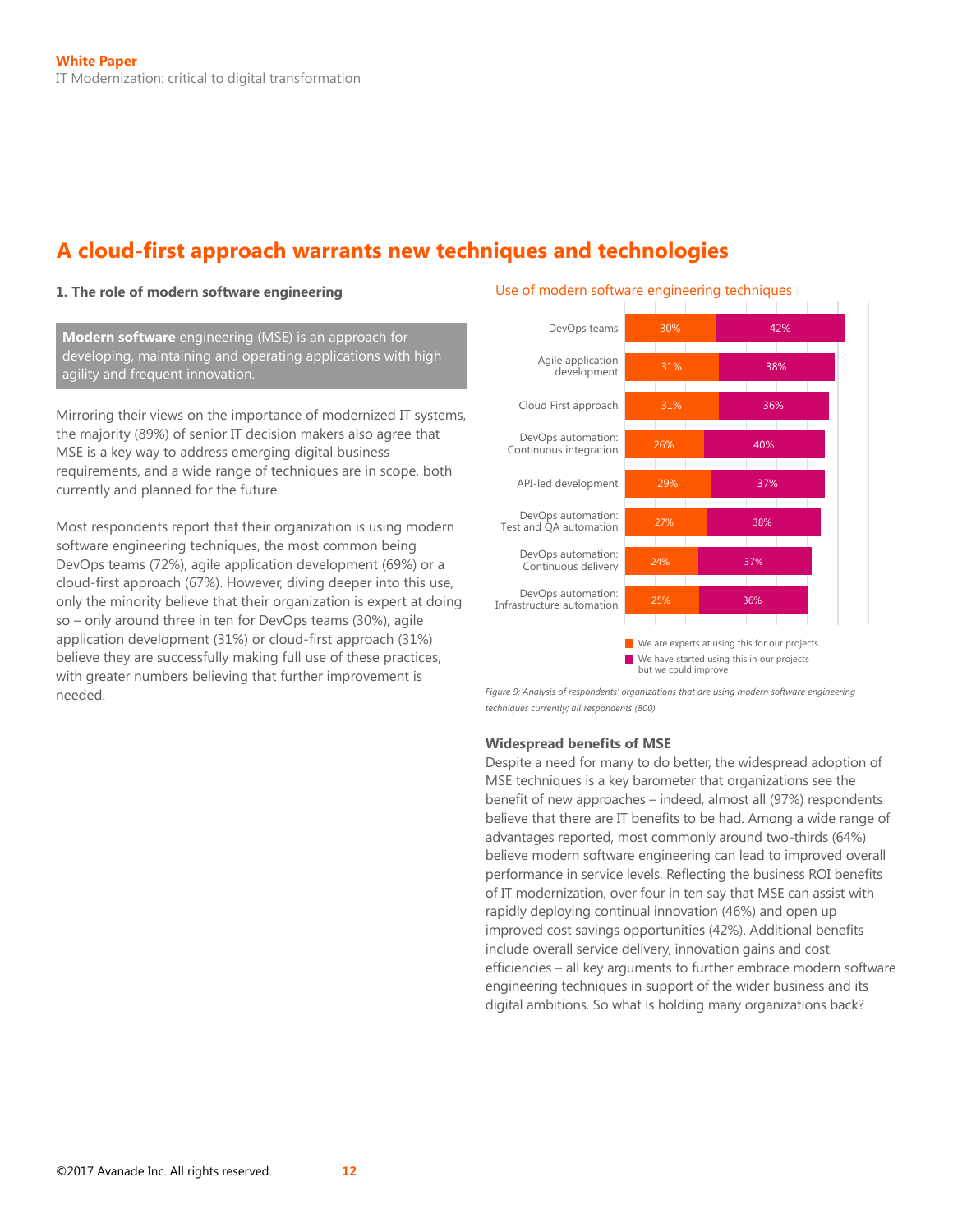#### **Challenges to MSE adoption**

In-house challenges to MSE adoption align with the wider challenges experienced in modernization projects, from a business case and an IT perspective. Seven in ten (70%) respondents' organizations struggle to find the investment they require to create a modern software engineering platform and many admit that a lack of skills are available, both in terms of DevOps delivery (66%) and in agile development (55%). All of which raises the question as to what can organizations do to progress and gain access to the potential value in using these techniques. For most, the answer lies outside their organization.

#### **Service provider support**

Among those using or planning to use MSE techniques, only the minority (34%-49%) have or plan to soldier on entirely in-house to implement them. The majority are open to the use of service provider expertise with some of the most prevalent areas being within DevOps automation, a key skills gap for many. Around six in ten or more will use a service provider to some extent for test and QA automation (66%) and continuous delivery (65%). In addition, and supporting plans for greater cloud deployment, a similar number will do so as part of their cloud-first approach (65%). Driven by a desire to harness MSE benefits and an acceptance of their current limitations, organizations are embracing the support that third-party experts can provide.

#### **2. The path to process automation**

**Process automation,** a type of modernized IT, involves the application of technology to configure computer software to capture and interpret existing applications for processing a transaction, manipulating data, triggering responses and communicating with other digital systems or end users. For this research, we consider three types:

- **• Robotic process automation:** used to automate repetitive tasks and eliminate manual effort
- **• Intelligent automation:** use data/patterns in the organization from the past to make recommendations/actions or offer predictions to provide the best future benefit
- **• Cognitive automation:** self-learning systems that use data mining, pattern recognition and natural learning language processing to mimic the way a human brain functions and solve problems without human assistance

Process automation deployment is growing, with both it and artificial intelligence (AI) set to completely disrupt the way businesses operate. Most respondents' organizations expect to deploy process automation within the next three years – over half report that the business expects IT to deploy robotic process (56%), intelligent (61%) or cognitive (59%) automation technologies in this timeframe. Although only the minority of respondents' organizations are already there (19%, 22% and 18%, respectively), this common consensus when it comes to the need to deploy is driven by a number of important benefits.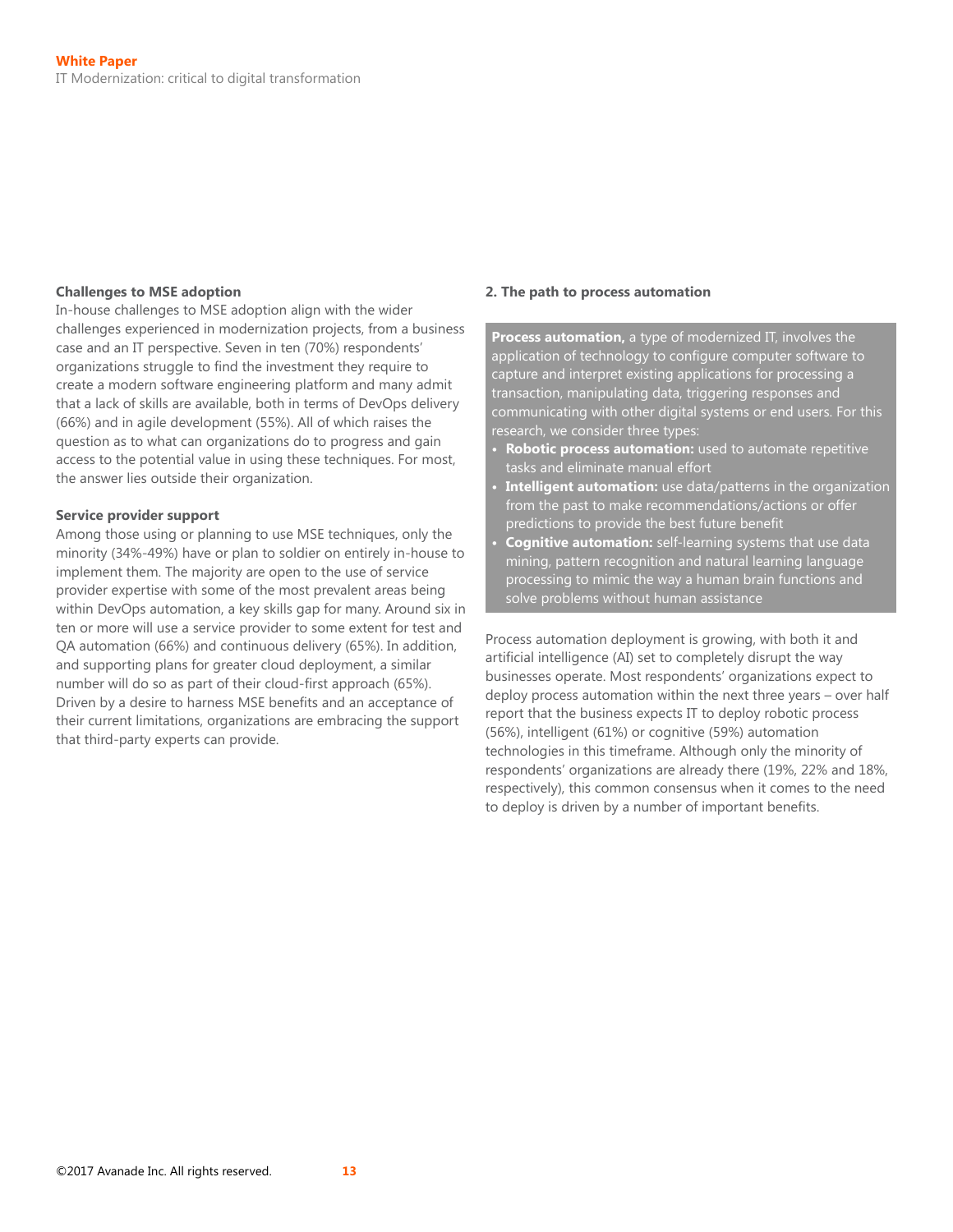

#### Process automation adoption

*Figure 10: "Which of the above process automation technologies do you face expectation from the business to deploy in your organization?"; all respondents (800)*

#### **Drivers to deployment**

Interestingly, the drivers to deploy again mirror the business ROI benefits expected from IT modernization. Increasing productivity (73%) and reducing costs (65%) are the stand-out reasons for organizations to currently or plan to use process automation. Looking wider still, many also believe that it can lead to improvements in customer satisfaction (50%) and help to differentiate the business against competitors (41%). As we've noted, however, only the minority are already using such technology, so what's stopping everyone else?

#### **Adoption concerns**

Security (62%), perhaps unsurprisingly for any AI-led technology, is the key concern that respondents report about using process automation. But looking beyond that uncovers a range of other hurdles, many of which we have already observed as challenges elsewhere. Around four in ten face a lack of resources to create the systems such technologies will run on (44%) and a similar proportion admit they have a lack of in-house skills (37%).

#### **Embracing external help**

In spite of the concerns, however, the vast majority (92%) agree that process automation is a key technology to address the emerging requirements of the digital business – sitting alongside modern software engineering as a vital tenet of an IT modernization approach. Given this perceived importance, most respondents' organizations will look to service providers for support with implementation, in the same manner as for MSE. Just over half (51%) will do so for robotic process automation, while even more still will rely upon third parties for the added complexities of intelligent (63%) and cognitive (64%) automation.

It is an encouraging sign that most senior IT decision makers acknowledge their organization's capability gaps and are striving to improve in order to achieve their end goals. For organizations that are struggling, the message is clear and reassuring: Don't worry, you're not alone.

- **• By country:** U.S. and Brazil are the most likely to believe that modern software engineering and process automation are critical to addressing emerging digital business requirements.
- **• By size:** Organizations of 501 to 1,000 employees (96%) are slightly more likely to believe that process automation is a key technology than those of more than 5,000 employees (90%).
- **• By sector:** Consumer services is the least likely sector to believe that process automation is a key technology for addressing emerging digital business requirements (83%).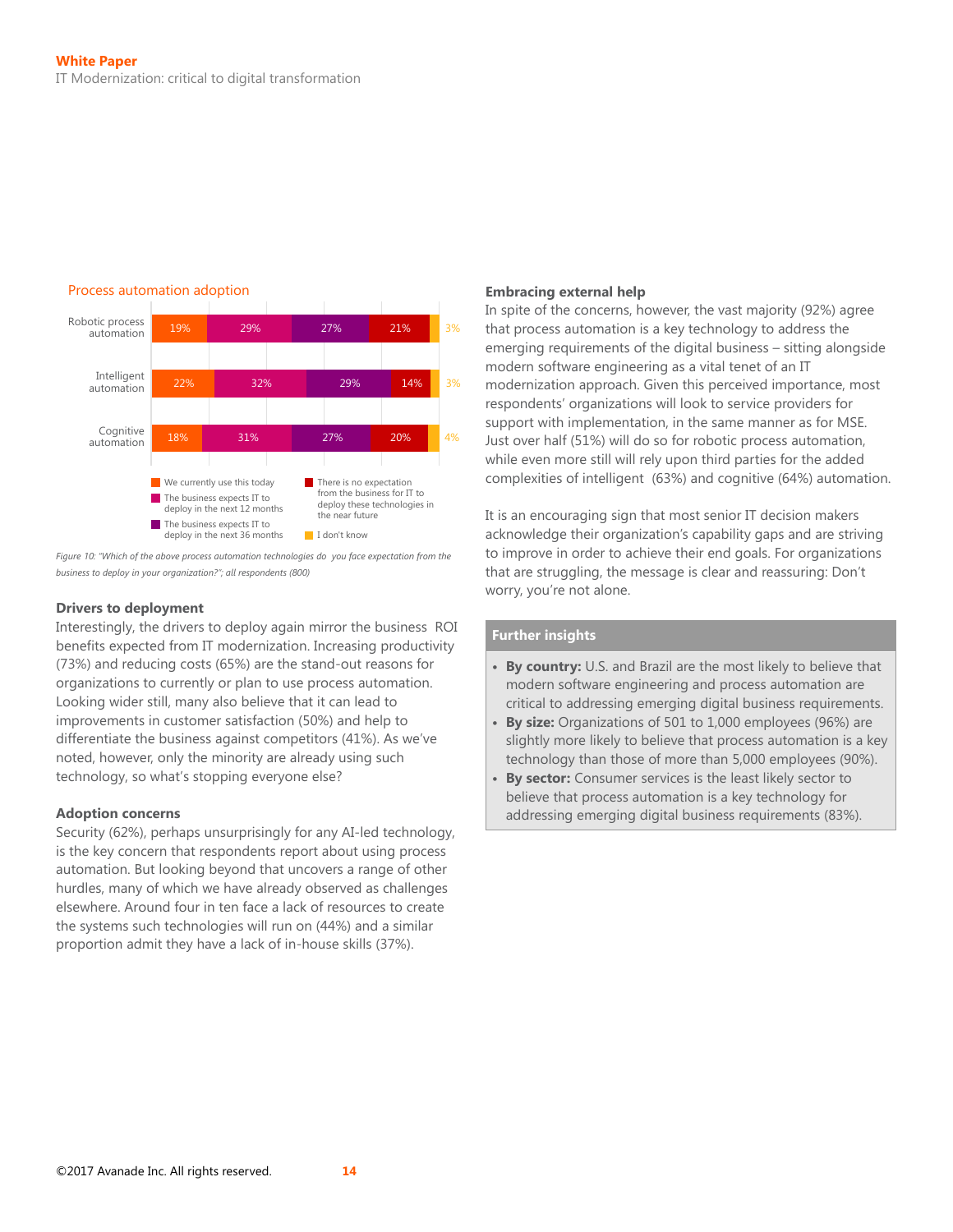## **For those not there yet – don't worry, you are not alone**

#### **Technology capability gaps**

As we have already touched upon, most respondents' organizations have the majority of their technology based on legacy and conventional platforms (67% on average). Only 33% of technology is classed as modernized. With the capability gaps that most believe are present in their current systems, the desire from senior IT decision makers to modernize is clear, backed up by the use of third-party expertise. But what do organizations look for in such providers in order to best support them on their transformational journeys?

#### **The search for modernization support**

First, the majority of respondents look for proven abilities in modern software engineering techniques such as DevOps and agile (84%). As we've already seen, many face skills gaps in these areas so the need for a vendor to fill those holes makes perfect sense. Second is a need for a vendor to have experience in cloud migration (81%), again completely understandable given most organizations' plans to further augment their use of cloud, as part of a hybrid approach. Supporting this further is a third required element – experience in modernizing or building apps on the cloud using PaaS (75%), a modernized platform in which most organizations expect a surge in use over the coming years. Through the use of third-party expertise, organizations can aim to augment what they're already trying to do, explore new avenues and push the valuable case for IT modernization to the wider business.

#### Key requirements of a modernization service provider



Figure 11: "How important are the above elements when it comes to vendors that your *organization works with on modernization projects?"; combination of responses ranked first, second and third; all respondents (800)*

- **• By country:** U.K. (41%) and Canada (42%) are most likely to report a lack of in-house skills as a concern for using process automation technology. U.S. (75%) and Brazil (76%) are most likely to report security as a concern.
- **By size:** Organizations of 500 1,000 employees are more likely to report lack of in-house skills as a concern for using process automation; those with more than 5,000 employees are more likely to face change management (50%) or governance (35%) hurdles.
- **• By sector:** Energy, oil/gas and utilities is most likely to look for a vendor that is proven and able with modern software engineering techniques (93%), financial services is most likely to look for one with experience in cloud migration (87%).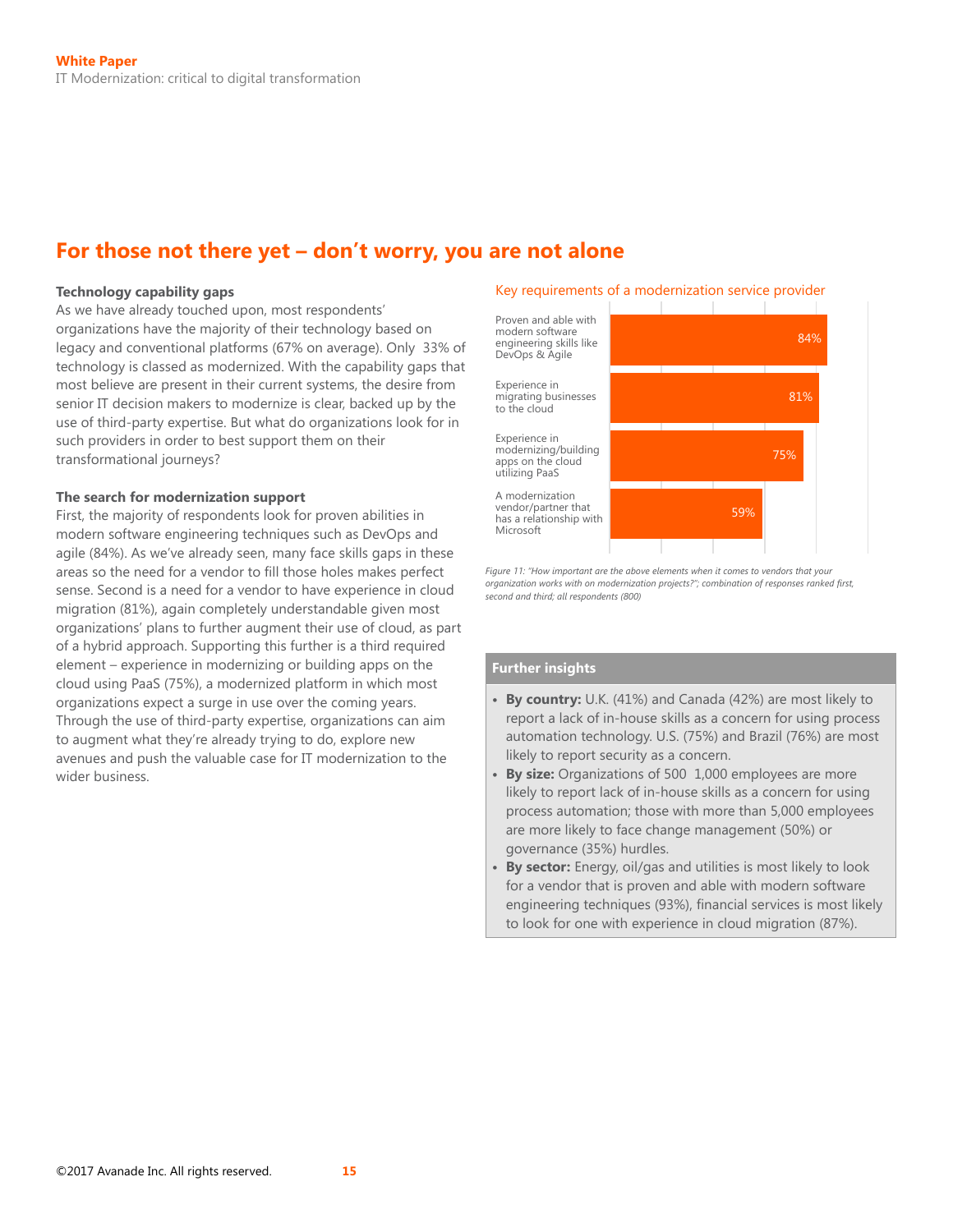## <span id="page-15-0"></span>**Conclusion**

#### **IT modernization: critical for digital transformation**

This study reveals that senior IT decision makers see huge benefit in modernizing their IT systems and approaches, both in terms of growing revenue and reducing the cost of business operations. They also predict a negative impact to the long-term growth of those organizations that don't modernize their IT systems and approaches.

Senior IT decision makers highlight three dimensions that prevent them from realizing these benefits:

- The IT systems and approaches they use today are not fit for purpose for solving the emerging requirements of the digital business.
- There is disconnect revolving around demonstrating the business case required to fund major modernization initiatives, and the business' ability to appreciate the potential return from these initiatives.
- The need to take a cloud-first approach is clear, so it's no longer a "why" question around cloud or even a "when," (it's happening), it's more the "how" in what clearly is becoming a hybrid world.

At the same time, the need to find the skills and experience not only to make the most of the technologies, but also the approaches to use them, has made senior IT decision makers realize they need to look outside their own organization.

## **Conventional IT systems and approaches are not fit for purpose**

Senior IT decision makers realize that not only are legacy systems not up to the job, but importantly their conventional IT systems, the typical systems and approaches in use today, are not capable of meeting the emerging needs of the digital business. The vast majority of senior IT decision makers realize both the predictable and exploratory approaches to IT are required to drive and empower digital transformation to meet the expectations of the digital business. And both require new technologies and approaches like process automation and modern software engineering.

#### **A strong business case is required. IT ROI alone isn't enough**

The overwhelming majority of senior IT decision maker realize that the return the IT organization will get from a comprehensive modernization project, whilst significant, will simply not be enough to cover the cost of the investment. They recognize that the true return on investment of an IT modernization comes in empowering the digital business. However, senior IT decision makers don't think their executives appreciate the potential ROI of complex modernization projects, and given that these business executives increasingly hold IT budget themselves, this is clearly a major issue that needs to be addressed.

## **A cloud-first approach is clear … for a hybrid world**

The journey to the cloud is happening. Senior IT decision makers know they need to consume more services from the cloud that do not differentiate their business rather than building them. They are starting to realize the benefits of modernizing their custom business applications to be cloud-first, using PaaS, rather than just migrating them (with a lift-and-shift mentality) to IaaS. But what's also clear is that a wholesale move of custom business applications to the public cloud isn't happening any time soon, with a proportion still running on-premises or in a hosted data center, even if that proportion is in steady decline.

It looks like a combination of factors are influencing this. From a business perspective, not being able to justify the business case has already been shown not to be a reason. From an IT perspective, security of cloud technologies is called out as challenge to IT modernization projects, with security and operational risk the top reasons for not using PaaS. It seems even with the major public cloud providers investing billions on cloud security, more still needs to be done to convince senior IT decision makers in this area. Also of significance is that nearly a third of senior IT decision makers surveyed are unclear about the value of PaaS. Whilst outside the scope of this research, it should be noted that our survey was completed between December 2016 and February 2017, not the most politically stable period in recent history for many of the countries involved.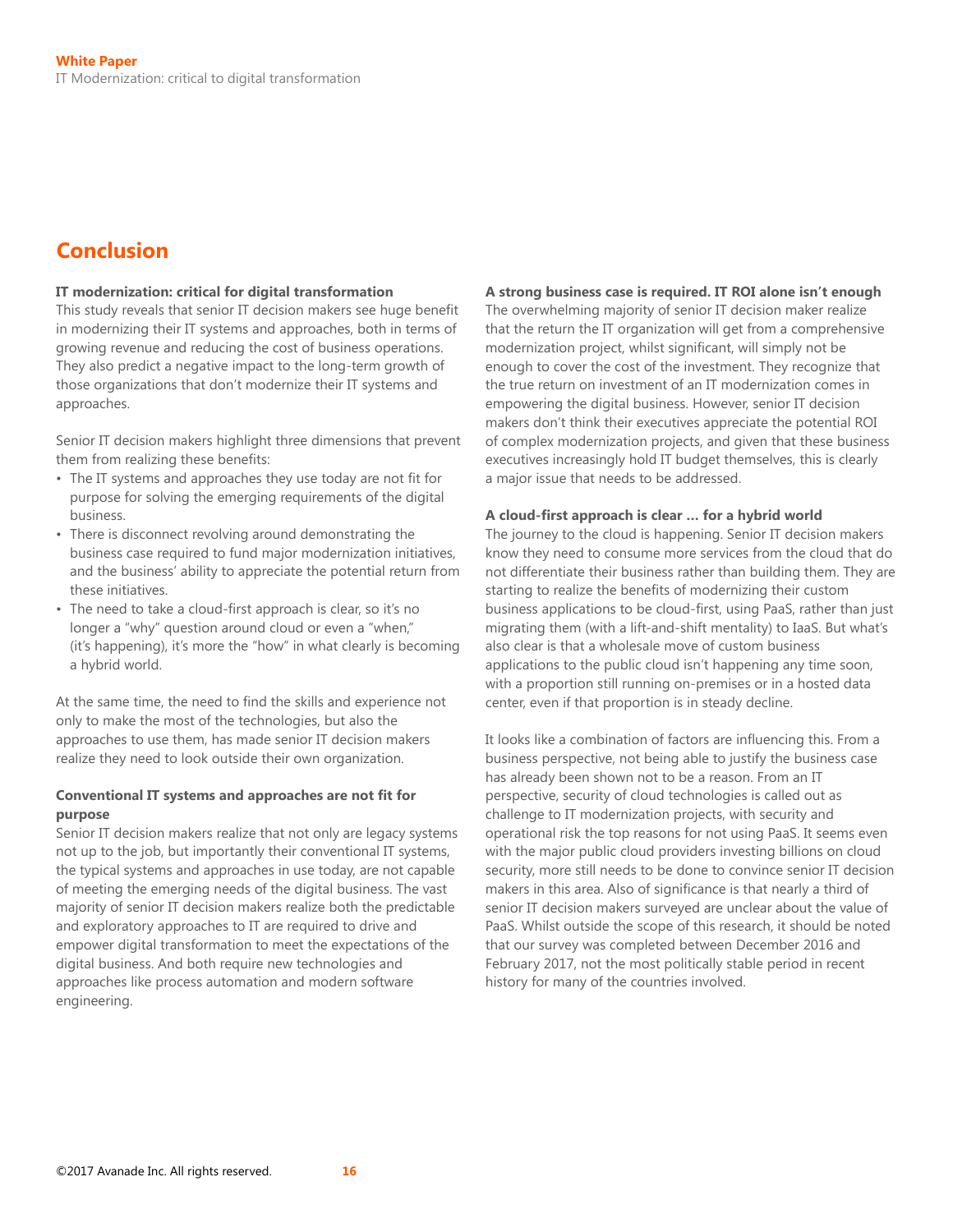<span id="page-16-0"></span>Whatever the reason, what is clear is that senior IT decision makers have a strategy. To support this hybrid world, the vast majority agree that their organization is planning to implement vendor-provided cloud stacks (such as Microsoft Azure Stack) to integrate their on-premises data center with the public cloud.

#### **Making it happen**

Despite the benefits, senior IT decision makers are struggling to make major modernization projects happen. They recognize they need help, and interest in partner support is high. The key elements desired in a partner being a proven ability with modern software engineering practices and experience in cloud migration. Clearly help is also needed to create the business case for transformational IT modernization projects. The net of all of this is that IT modernization is viewed as essential to digital transformation, and the businesses that get it right will lead the way through the digital revolution.

## **Recommendations**

It's not that IT modernization alone will directly enable the benefits highlighted by this research. IT modernization clearly isn't a business goal. But what is clear is that if organizations don't modernize their IT systems – and just as importantly the IT approaches used alongside these systems – they will not be able to address the emerging needs of the digital business. The digital business will need IT systems and approaches that can, for example, handle a multi-channel digital world that must receive, interpret and interact with data from wearables, IoT and AI (think Microsoft's Cortana or Amazon's Alexa).

#### **Make a clear business case for IT modernization**

This research has clearly highlighted that senior IT leaders have to deliver a business case for the investment required for comprehensive IT modernization that convinces their executives the business ROI is a given. Senior IT leaders need to think beyond the impact of the IT department to show how modernization can increase business productivity, empower faster time to market and drive business growth. It will be important to find executive champions who "get it" and can validate the qualitative benefits of modernization, supported by business-focused KPIs as well as independently validated ROI tools and methodologies that can demonstrate quantifiable business benefits from modernization projects.

#### **Modernize to empower two distinct approaches to IT**

A truly modernized organization is one where IT is optimized to deliver value in a way that can be predicted whilst at the same time delivering innovation through exploration. Both the predictable and the exploratory are required to drive and empower digital transformation to meet the expectations of the digital business, and both require new technologies and approaches. This includes modern ways of approaching software engineering, with agile and DevOps recognized as prerequisites. Similarly, new process automation technologies like robotics process automation, predictive analytics and machine learning will be needed to take business productivity and cost reduction to the next level.